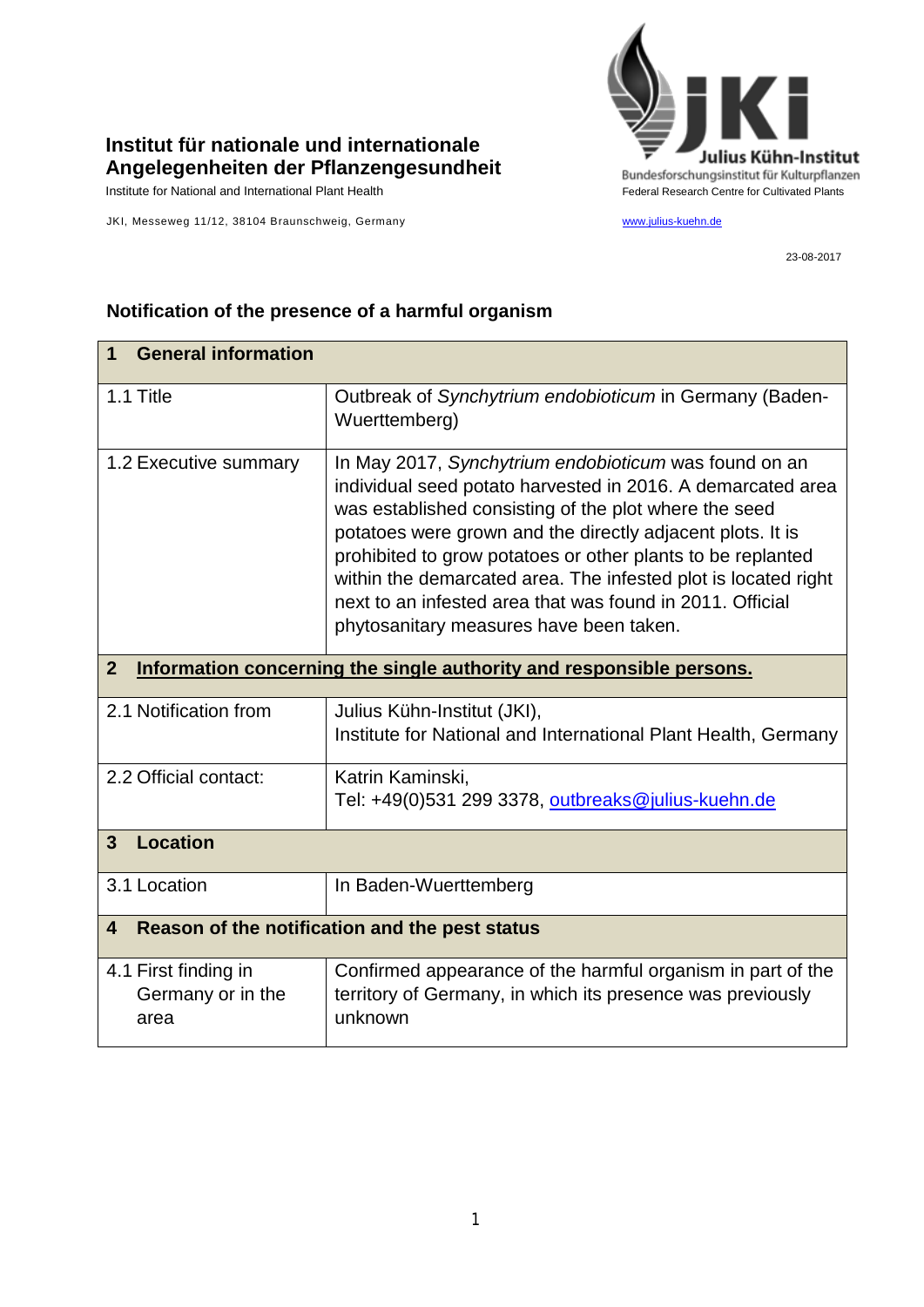| 4.2 Pest status of the area where<br>the harmful organism has been<br>found present, after the official<br>confirmation.                 | Present, under eradication                                                                                                                                                                |
|------------------------------------------------------------------------------------------------------------------------------------------|-------------------------------------------------------------------------------------------------------------------------------------------------------------------------------------------|
| 4.3 Pest status in Germany before<br>the official confirmation of the<br>presence, or suspected<br>presence, of the harmful<br>organism. | Present, at low prevalence, few occurrences                                                                                                                                               |
| 4.4 Pest status in Germany after the<br>official confirmation of the<br>presence of the harmful<br>organism.                             | Present, at low prevalence, few occurrences                                                                                                                                               |
| Finding, sampling, testing and confirmation of the harmful organism.<br>5                                                                |                                                                                                                                                                                           |
| 5.1 How the presence or<br>appearance of the harmful<br>organism was found.                                                              | Official inspection for purposes other than<br>phytosanitary purposes                                                                                                                     |
| 5.2 Date of finding:                                                                                                                     | 19-05-2017                                                                                                                                                                                |
| 5.3 Sampling for laboratory analysis.                                                                                                    | 23-05-2017                                                                                                                                                                                |
| 5.4 Date of official confirmation of<br>the harmful organism's identity.                                                                 | 16-06-2017                                                                                                                                                                                |
| Infested area, and the severity and source of the outbreak in that area.<br>6                                                            |                                                                                                                                                                                           |
| 6.1 Size and delimitation of the<br>infested area.                                                                                       | 5.19 ha                                                                                                                                                                                   |
| 6.2 Characteristics of the infested<br>area and its vicinity.                                                                            | Open air - production area: field: seed<br>potatoes                                                                                                                                       |
| 6.3 Infested plant(s), plant<br>product(s) and other object(s).                                                                          | Solanum tuberosum                                                                                                                                                                         |
| 6.4 Severity of the outbreak                                                                                                             | The extent of the infestation is unknown. Only<br>very small wart symptoms on 1 tuber were<br>detected.                                                                                   |
| 6.5 Source of the outbreak                                                                                                               | Unknown. It is presumed that some winter<br>sporangia might have been transferred by<br>birds or animals from the neighboring infested<br>field that is separated from the concerned plot |